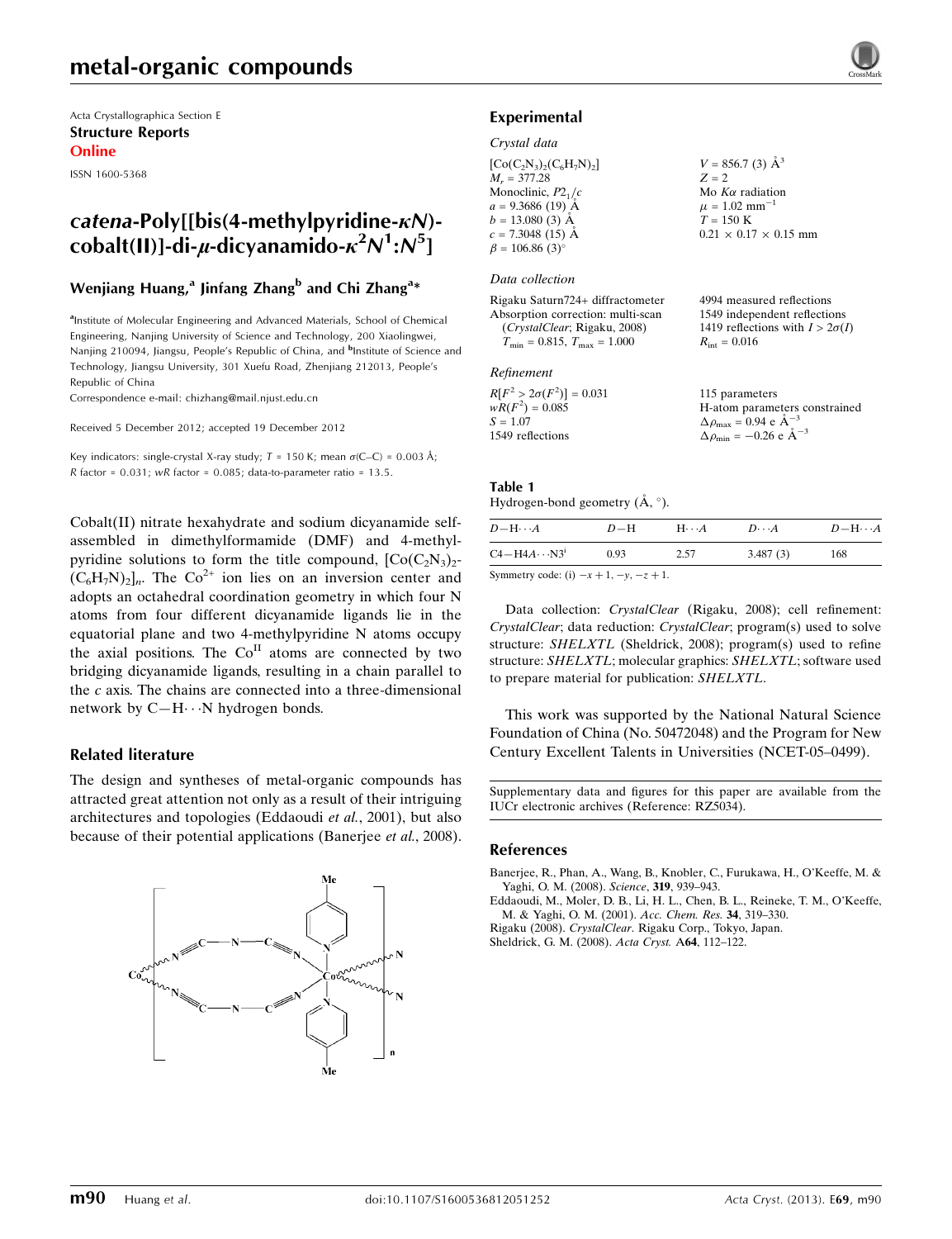# **supporting information**

*Acta Cryst.* (2013). E**69**, m90 [doi:10.1107/S1600536812051252]

# *catena***-Poly[[bis(4-methylpyridine-***κN***)cobalt(II)]-di-***µ***-dicyanamido-***κ***<sup>2</sup>** *N***1 :***N***<sup>5</sup> ]**

# **Wenjiang Huang, Jinfang Zhang and Chi Zhang**

# **S1. Comment**

The design and syntheses of metal-organic compounds have attracted great attention in recent years because of not only their intriguing architectures and topologies (Eddaoudi *et al.*, 2001) but also their potential applications (Banerjee *et al.*, 2008). The title compound  $\{Co[N(CN)_2]_2(NC_6H_7)_2\}$  is constructed by the flexible dicyanamide bridging ligands through diffusion reaction.

As illustrated in Fig. 1,  $Co<sup>2+</sup>$  ion lies on an inversion center and adopts an octahedral coordination geometry, where four N atoms from four different dicyanamide ligands lie in the equatorial plane and two 4-methylpyridine N atoms occupy the axial positions. The Co atoms are connected by two dicyanamide ligands, resulting in a neutral chain along the *c*-axis. In the crystal, the chains are linked by C—H···N hydrogen bonds (Table 1) into a three-dimensional network.

# **S2. Experimental**

 $Co(NO<sub>3</sub>)<sub>2</sub>$ <sup>2</sup> $OH<sub>2</sub>O$  (116.6 mg, 0.4 mmol) was added into 1 ml dmf with thorough stir for 5 minutes. After filtration, the purple filtrate was carefully laid on the surface with the solution of NaN(CN)<sub>2</sub> (89.1 mg, 1 mmol) in 1 ml dmf, 1 ml 4methylpyridine and 5 ml *i*-PrOH. Pink block crystals were obtained after two weeks.

## **S3. Refinement**

H atoms were positioned geometrically and refined with riding model, with  $U_{\text{iso}} = 1.5U_{\text{eq}}$  and  $1.2U_{\text{eq}}$  for methyl and pyridyl H atoms, respectively. The C—H bonds are 0.96 Å in methyl and 0.93 Å in pyridyl.



# **Figure 1**

Portion of the polymeric chain of the title compound, with 30% probability displacement ellipsoids. All H atoms have been omitted. Symmetry code: (i) 2-x, -y, 1-z.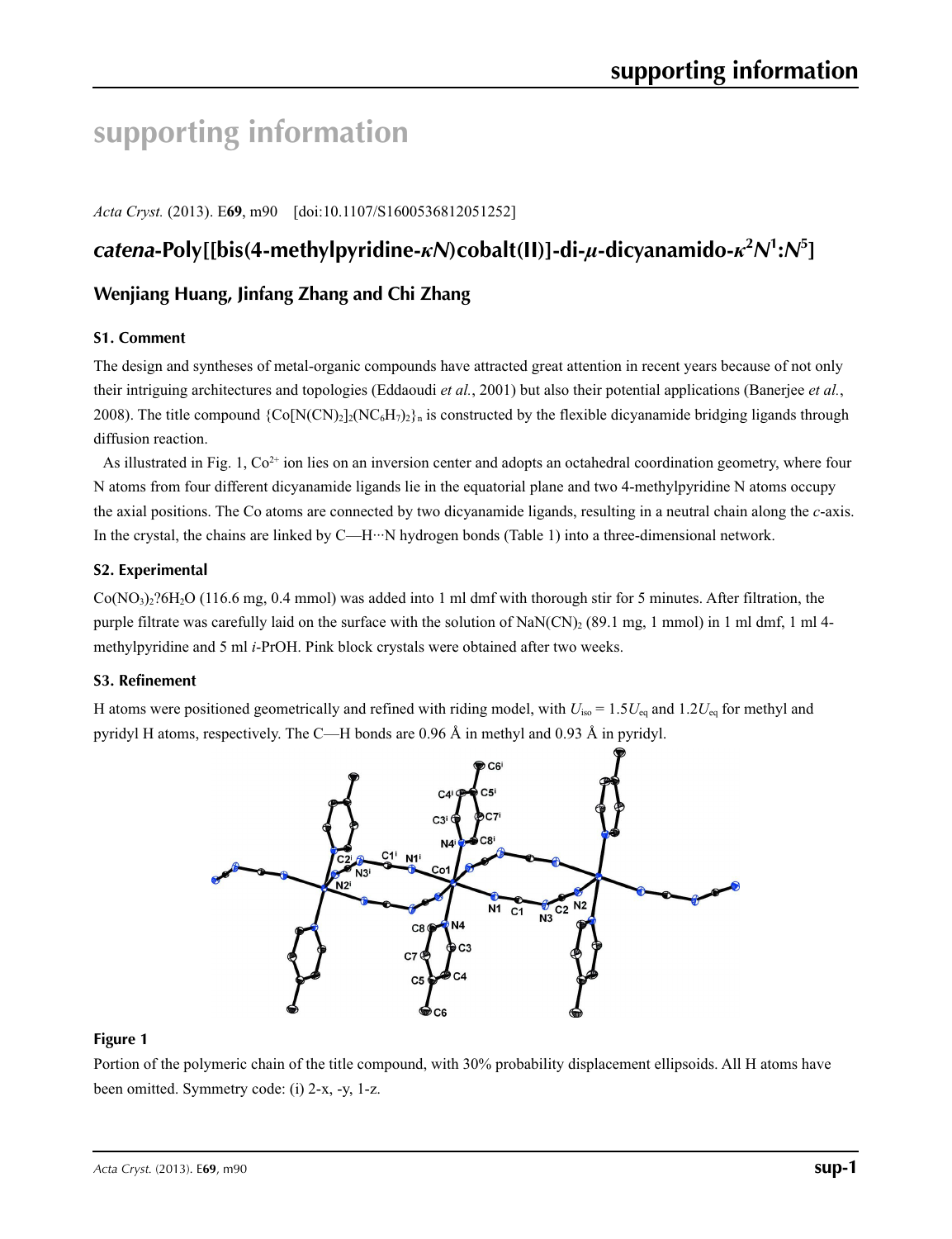# *catena***-Poly[[bis(4-methylpyridine-***κN***)cobalt(II)]- di-***µ***-dicyanamido-***κ***<sup>2</sup>** *N***<sup>1</sup> :***N***<sup>5</sup> ]**

## *Crystal data*

 $[C_0(C_2N_3)_2(C_6H_7N)_2]$  $M_r = 377.28$ Monoclinic, *P*21/*c* Hall symbol: -P 2ybc  $a = 9.3686(19)$  Å  $b = 13.080(3)$  Å  $c = 7.3048(15)$  Å  $\beta$  = 106.86 (3)<sup>°</sup>  $V = 856.7$  (3)  $\AA$ <sup>3</sup>  $Z = 2$ 

## *Data collection*

| Rigaku Saturn724+                        | 4994 measured reflections                                               |
|------------------------------------------|-------------------------------------------------------------------------|
| diffractometer                           | 1549 independent reflections                                            |
| Radiation source: fine-focus sealed tube | 1419 reflections with $I > 2\sigma(I)$                                  |
| Graphite monochromator                   | $R_{\text{int}} = 0.016$                                                |
| $\omega$ scans                           | $\theta_{\text{max}} = 25.4^{\circ}, \theta_{\text{min}} = 3.3^{\circ}$ |
| Absorption correction: multi-scan        | $h = -10 \rightarrow 11$                                                |
| (CrystalClear; Rigaku, 2008)             | $k = -12 \rightarrow 15$                                                |
| $T_{\min}$ = 0.815, $T_{\max}$ = 1.000   | $l = -8 \rightarrow 8$                                                  |
| Refinement                               |                                                                         |

| Refinement on $F^2$                             | Secondary atom site location: difference Fourier   |
|-------------------------------------------------|----------------------------------------------------|
| Least-squares matrix: full                      | map                                                |
| $R[F^2 > 2\sigma(F^2)] = 0.031$                 | Hydrogen site location: inferred from              |
| $wR(F^2) = 0.085$                               | neighbouring sites                                 |
| $S = 1.07$                                      | H-atom parameters constrained                      |
| 1549 reflections                                | $w = 1/[\sigma^2(F_0^2) + (0.0483P)^2 + 0.6117P]$  |
| 115 parameters                                  | where $P = (F_o^2 + 2F_c^2)/3$                     |
| 0 restraints                                    | $(\Delta/\sigma)_{\text{max}}$ < 0.001             |
| Primary atom site location: structure-invariant | $\Delta\rho_{\text{max}} = 0.94$ e Å <sup>-3</sup> |
| direct methods                                  | $\Delta \rho_{\rm min} = -0.26$ e Å <sup>-3</sup>  |

# *Special details*

**Geometry**. All e.s.d.'s (except the e.s.d. in the dihedral angle between two l.s. planes) are estimated using the full covariance matrix. The cell e.s.d.'s are taken into account individually in the estimation of e.s.d.'s in distances, angles and torsion angles; correlations between e.s.d.'s in cell parameters are only used when they are defined by crystal symmetry. An approximate (isotropic) treatment of cell e.s.d.'s is used for estimating e.s.d.'s involving l.s. planes.

 $F(000) = 386$  $D_x = 1.463$  Mg m<sup>-3</sup>

 $\theta$  = 3.1–28.7°  $\mu = 1.02$  mm<sup>-1</sup>  $T = 150 K$ Block, pink

 $0.21 \times 0.17 \times 0.15$  mm

Mo *Kα* radiation, *λ* = 0.71073 Å Cell parameters from 3521 reflections

**Refinement**. Refinement of  $F^2$  against ALL reflections. The weighted  $R$ -factor  $wR$  and goodness of fit  $S$  are based on  $F^2$ , conventional *R*-factors *R* are based on *F*, with *F* set to zero for negative  $F^2$ . The threshold expression of  $F^2 > \sigma(F^2)$  is used only for calculating *R*-factors(gt) *etc*. and is not relevant to the choice of reflections for refinement. *R*-factors based on *F*<sup>2</sup> are statistically about twice as large as those based on *F*, and *R*- factors based on ALL data will be even larger.

*Fractional atomic coordinates and isotropic or equivalent isotropic displacement parameters (Å<sup>2</sup>)* 

|                 | x           |                | z         | $U_{\rm iso}*/U_{\rm eq}$ |  |
|-----------------|-------------|----------------|-----------|---------------------------|--|
| Co <sub>1</sub> | .0000       | 0.0000         | 0.5000    | 0.01854(16)               |  |
| N <sub>1</sub>  | 0.86523(19) | $-0.07208(14)$ | 0.6510(3) | 0.0262(4)                 |  |
| N <sub>2</sub>  | 0.87457(19) | $-0.07142(14)$ | 1.2428(2) | 0.0249(4)                 |  |
| N <sub>3</sub>  | 0.76592(19) | $-0.12944(15)$ | 0.9113(2) | 0.0275(4)                 |  |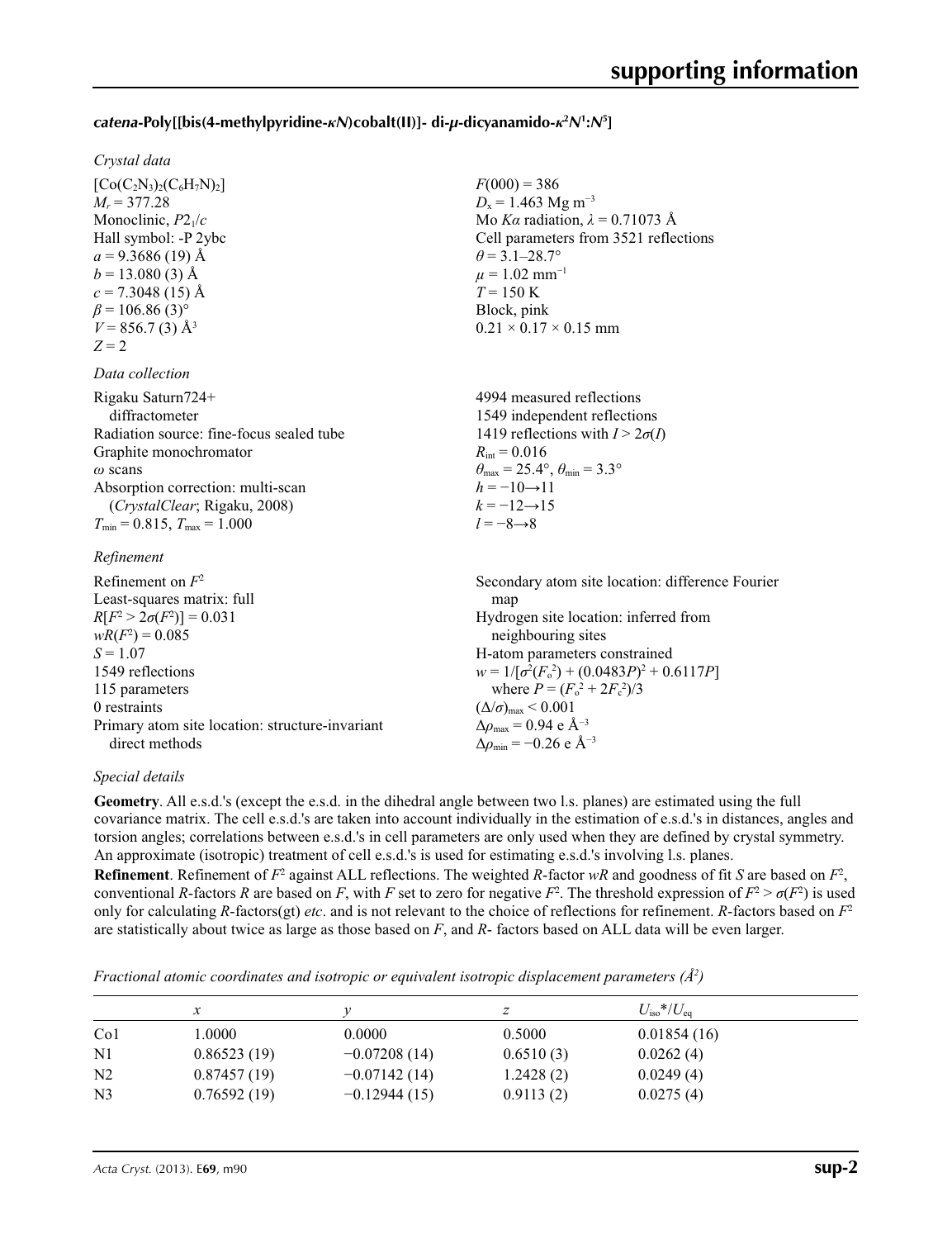| N <sub>4</sub>   | 0.85008(18) | 0.12713(13)    | 0.4394(2) | 0.0213(4) |
|------------------|-------------|----------------|-----------|-----------|
| C1               | 0.8228(2)   | $-0.09665(15)$ | 0.7775(3) | 0.0203(4) |
| C <sub>2</sub>   | 0.8276(2)   | $-0.09642(15)$ | 1.0853(3) | 0.0194(4) |
| C <sub>3</sub>   | 0.7023(2)   | 0.11338(17)    | 0.3732(3) | 0.0274(5) |
| H3B              | 0.6656      | 0.0469         | 0.3562    | $0.033*$  |
| C <sub>4</sub>   | 0.6022(2)   | 0.19299(18)    | 0.3293(3) | 0.0315(5) |
| H4A              | 0.5006      | 0.1796         | 0.2828    | $0.038*$  |
| C <sub>5</sub>   | 0.6525(2)   | 0.29340(17)    | 0.3544(3) | 0.0287(5) |
| C <sub>6</sub>   | 0.5461(3)   | 0.3821(2)      | 0.3074(4) | 0.0420(6) |
| H6A              | 0.4458      | 0.3570         | 0.2615    | $0.063*$  |
| H6B              | 0.5682      | 0.4235         | 0.2105    | $0.063*$  |
| H <sub>6</sub> C | 0.5566      | 0.4225         | 0.4203    | $0.063*$  |
| C7               | 0.8053(2)   | 0.30713(17)    | 0.4229(3) | 0.0301(5) |
| H7A              | 0.8448      | 0.3728         | 0.4420    | $0.036*$  |
| C8               | 0.8989(2)   | 0.22389(16)    | 0.4628(3) | 0.0261(5) |
| H8A              | 1.0010      | 0.2353         | 0.5083    | $0.031*$  |
|                  |             |                |           |           |

*Atomic displacement parameters (Å2 )*

|                 | $U^{11}$   | $U^{22}$   | $U^{33}$   | $U^{12}$       | $U^{13}$    | $U^{23}$       |
|-----------------|------------|------------|------------|----------------|-------------|----------------|
| Co <sub>1</sub> | 0.0207(2)  | 0.0195(2)  | 0.0153(2)  | $-0.00038(14)$ | 0.00501(16) | $-0.00061(14)$ |
| N1              | 0.0278(9)  | 0.0278(10) | 0.0236(9)  | $-0.0027(7)$   | 0.0086(8)   | 0.0009(8)      |
| N <sub>2</sub>  | 0.0263(9)  | 0.0267(9)  | 0.0206(10) | $-0.0019(7)$   | 0.0053(7)   | $-0.0036(7)$   |
| N <sub>3</sub>  | 0.0242(9)  | 0.0401(11) | 0.0181(9)  | $-0.0131(8)$   | 0.0059(7)   | $-0.0038(8)$   |
| N <sub>4</sub>  | 0.0218(8)  | 0.0219(9)  | 0.0198(9)  | $-0.0009(7)$   | 0.0053(7)   | $-0.0008(7)$   |
| C <sub>1</sub>  | 0.0169(9)  | 0.0205(10) | 0.0201(10) | $-0.0007(7)$   | 0.0001(8)   | $-0.0034(8)$   |
| C <sub>2</sub>  | 0.0167(9)  | 0.0191(9)  | 0.0227(11) | $-0.0006(7)$   | 0.0064(8)   | 0.0021(8)      |
| C <sub>3</sub>  | 0.0241(10) | 0.0258(11) | 0.0309(12) | $-0.0044(8)$   | 0.0056(9)   | $-0.0032(9)$   |
| C <sub>4</sub>  | 0.0193(10) | 0.0349(12) | 0.0386(13) | $-0.0010(9)$   | 0.0055(9)   | $-0.0012(10)$  |
| C <sub>5</sub>  | 0.0285(11) | 0.0283(12) | 0.0285(11) | 0.0055(9)      | 0.0072(9)   | 0.0017(9)      |
| C <sub>6</sub>  | 0.0370(13) | 0.0372(14) | 0.0511(16) | 0.0127(11)     | 0.0118(12)  | 0.0034(12)     |
| C7              | 0.0309(11) | 0.0213(11) | 0.0382(13) | $-0.0014(9)$   | 0.0102(10)  | $-0.0010(9)$   |
| C8              | 0.0217(10) | 0.0250(11) | 0.0306(12) | $-0.0024(8)$   | 0.0062(9)   | $-0.0005(9)$   |
|                 |            |            |            |                |             |                |

*Geometric parameters (Å, º)*

| $Co1 - N2i$               | 2.1219(18) | $C3-C4$    | 1.376(3) |
|---------------------------|------------|------------|----------|
| $Co1 - N2$ <sup>ii</sup>  | 2.1219(18) | $C3$ —H3B  | 0.9300   |
| $Co1 - N1$ <sup>iii</sup> | 2.1229(18) | $C4 - C5$  | 1.389(3) |
| $Co1-M1$                  | 2.1229(18) | $C4 - H4A$ | 0.9300   |
| $Co1 - N4$                | 2.1385(17) | $C5-C7$    | 1.384(3) |
| $Co1-M4$ <sup>iii</sup>   | 2.1385(17) | $C5-C6$    | 1.503(3) |
| $N1 - C1$                 | 1.152(3)   | $C6 - H6A$ | 0.9600   |
| $N2-C2$                   | 1.153(3)   | $C6 - H6B$ | 0.9600   |
| $N2$ —Co $1iv$            | 2.1219(18) | $C6 - H6C$ | 0.9600   |
| $N3-C2$                   | 1.308(3)   | $C7-C8$    | 1.375(3) |
| $N3 - C1$                 | 1.314(3)   | $C7-H7A$   | 0.9300   |
| $N4-C8$                   | 1.340(3)   | $C8 - H8A$ | 0.9300   |
|                           |            |            |          |